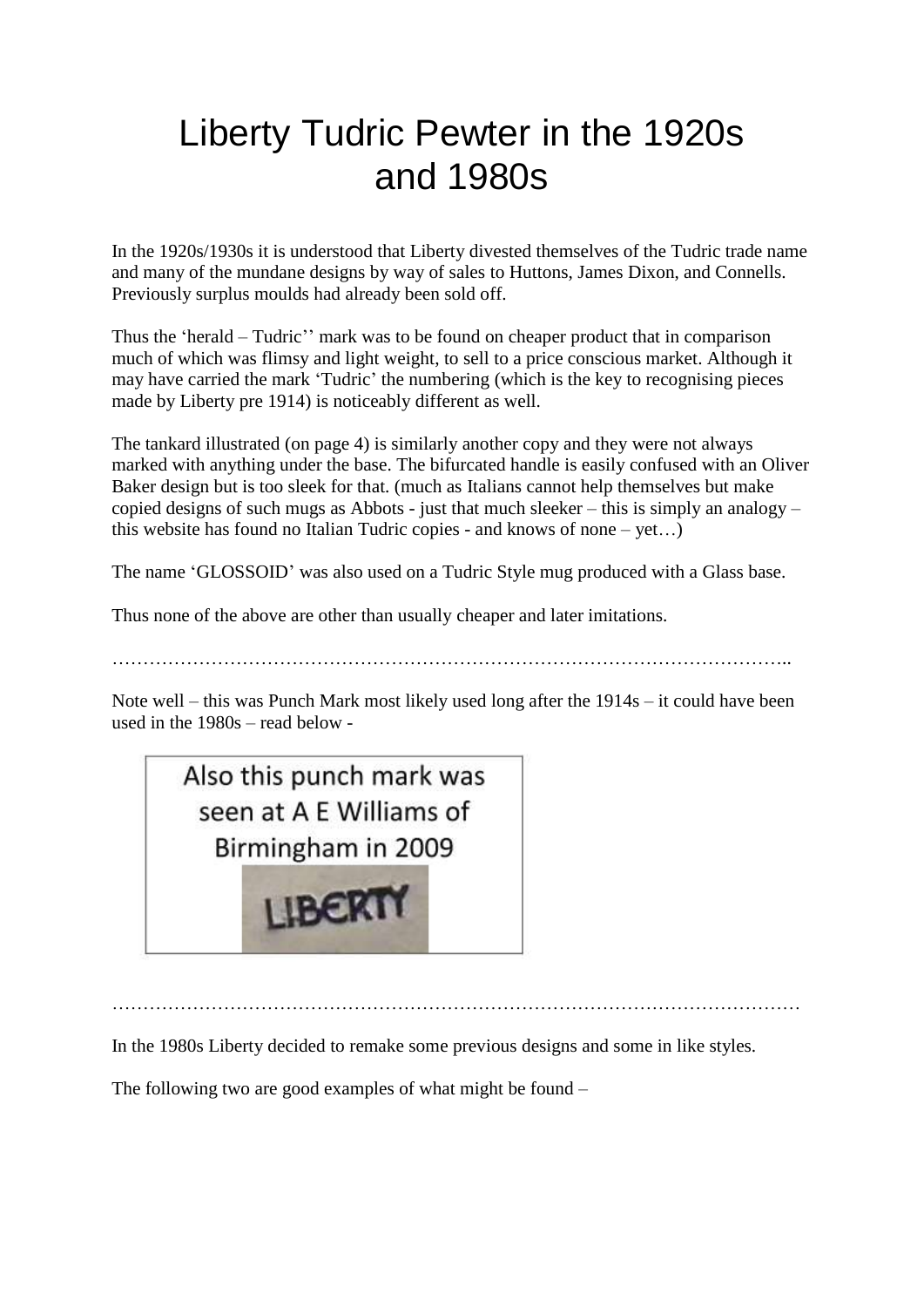Not a Liberty fake as such but looks to be from their re-issued range of the 1980's. The stone looks like Chrysoprase which would not be used in fakes, [fakes would have glass] so when sold this would have been costly-but never the less a poor imitation of the real thing, size 3.5"x3" - note the incised marks underneath. (no zero before the 1...)





Produced for and sold by Liberty's and is not an identical copy - it is not a fake - but a later product and was never made with the intention of being passed off as an original hence the difference in design. Likely produced in the 1980s. The marks underneath best reveal this.



**REMIX RENITAGE MARKET STEAMS .** Des No. 11 Limited 8/250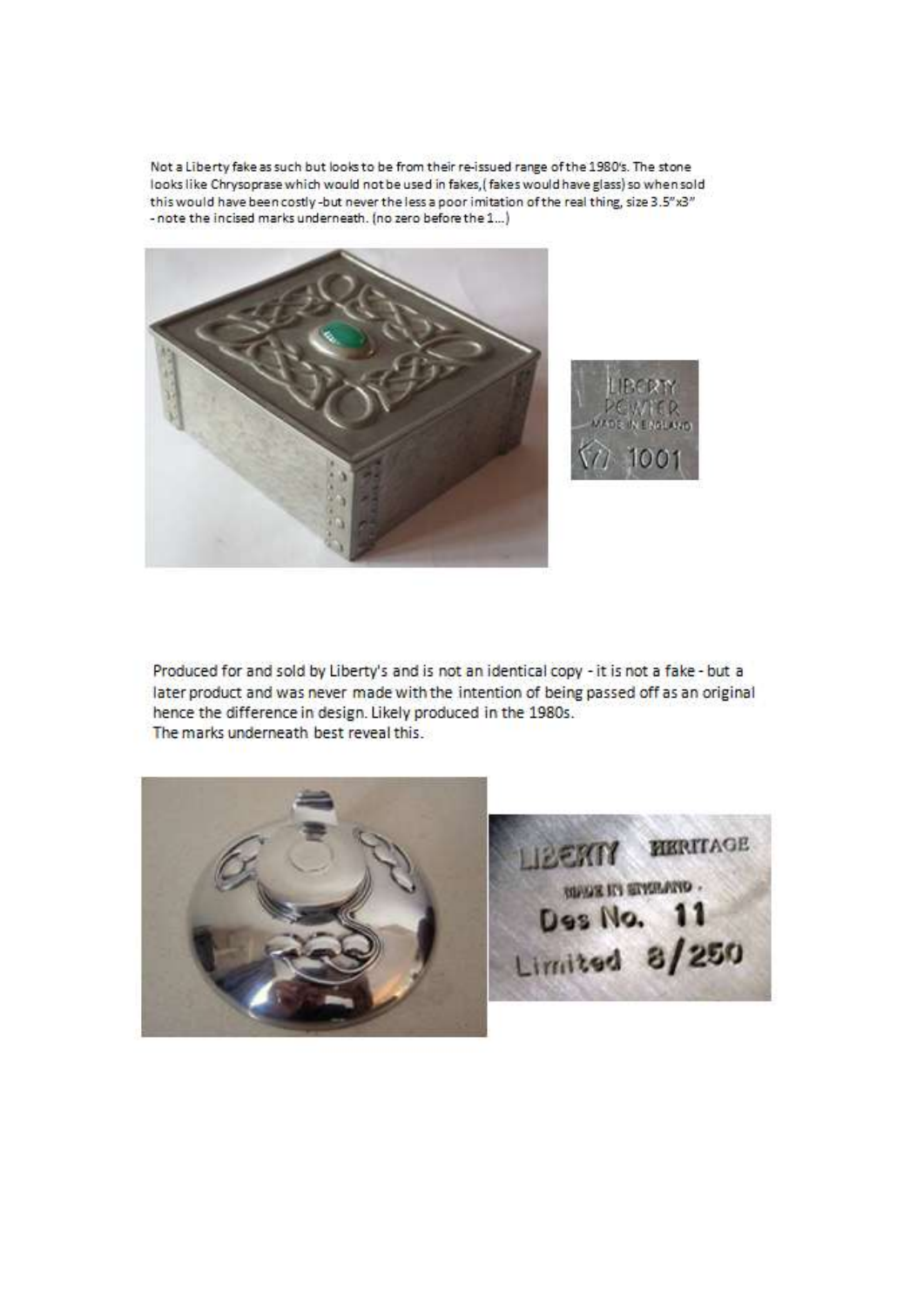The LIBERTY punch mark above looks very similar to that found at A E Williams in 2009.

…………………………………………………………………………………………………..

The following serves as a reminder taken from another web page of the style of marks to look for from the period prior to 1914 – really the main consistent factor is the style of the numbers punched to the pewter and their starting with a 0 – and numbering not more than the middle 1500s. (as perhaps – though not yet seen here  $-01500$ )



The best method of rcognition of pre 1914 Liberty that this website has found is firstly the quality which feels good and secondly a visual recognition of the numerical punch script as shown above.

……………………………………………………………………………………………… The following is a recently sold piece –

(It might have been inspired as it says but it is very doubtful Knox or Baker was in any way responsible – much too sleek – likely 1930s imitation design)

*Art Nouveau pewter one pint Tankard. Heavily inspired by the TUDRIC PEWTER TANKARD designed by ARCHIBALD KNOX .*